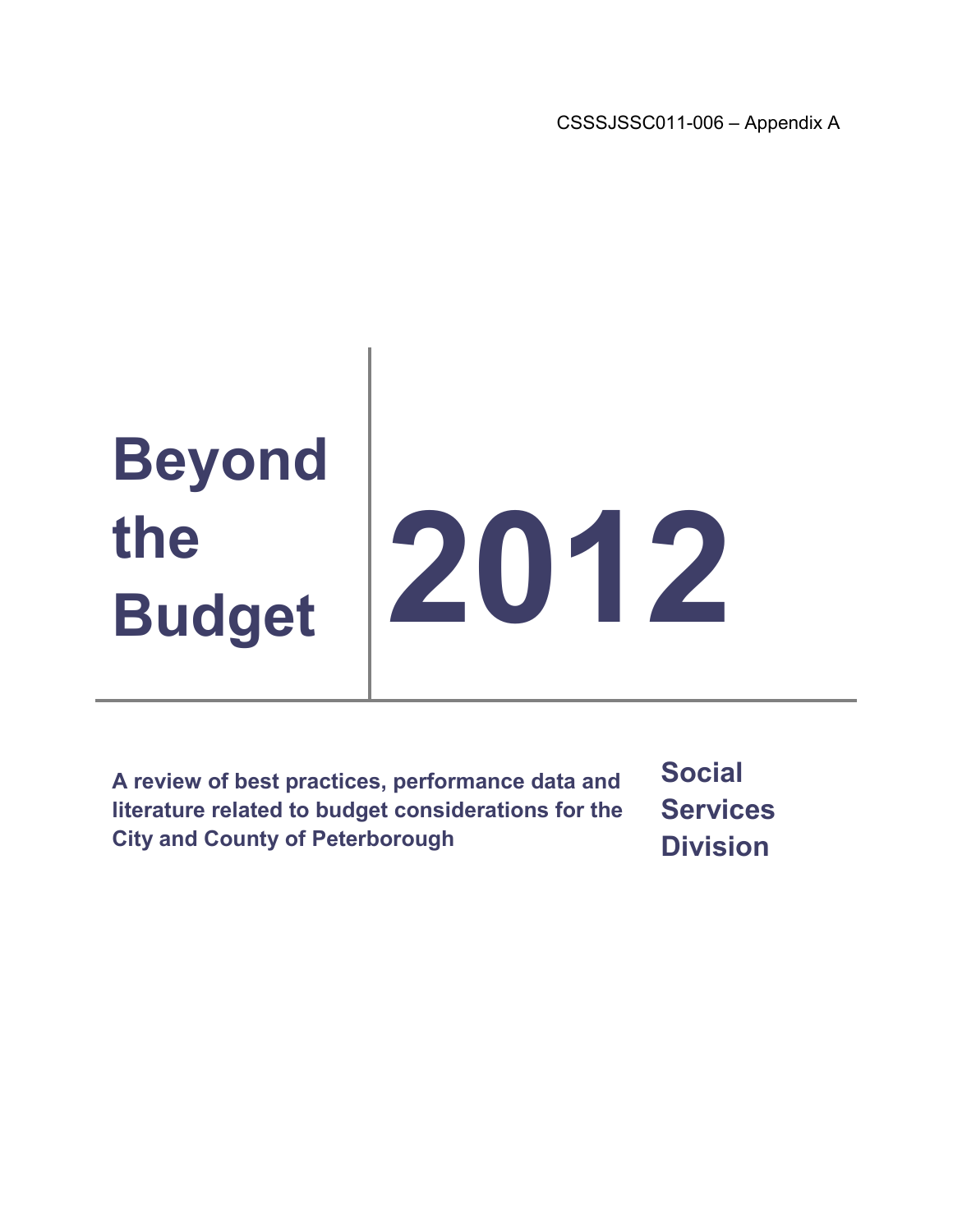# **Table of Contents**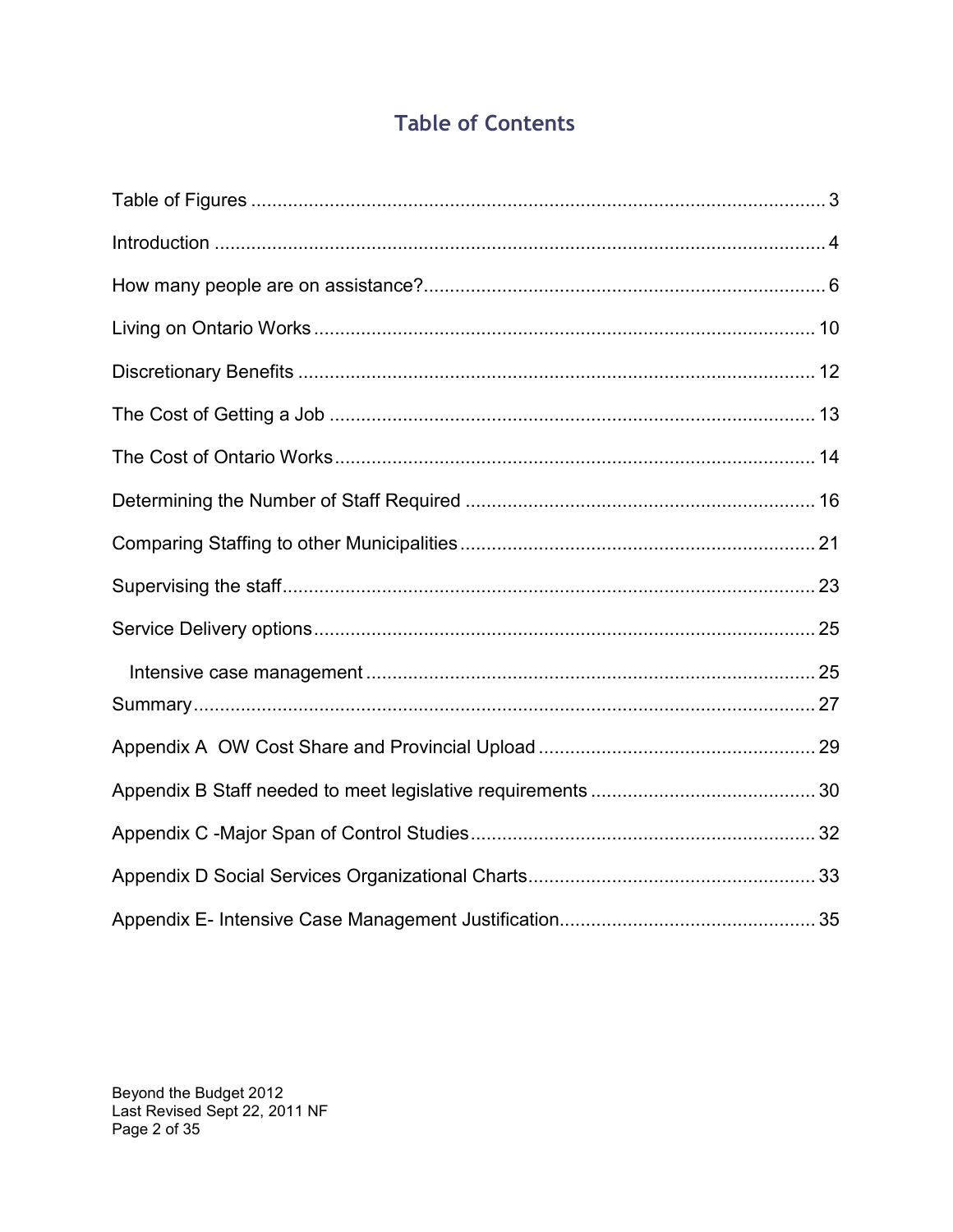# **Table of Figures**

<span id="page-2-0"></span>

| Figure 12 - Percent of Overdue Employment Plans 2007-2010  19 |  |
|---------------------------------------------------------------|--|
|                                                               |  |
|                                                               |  |
|                                                               |  |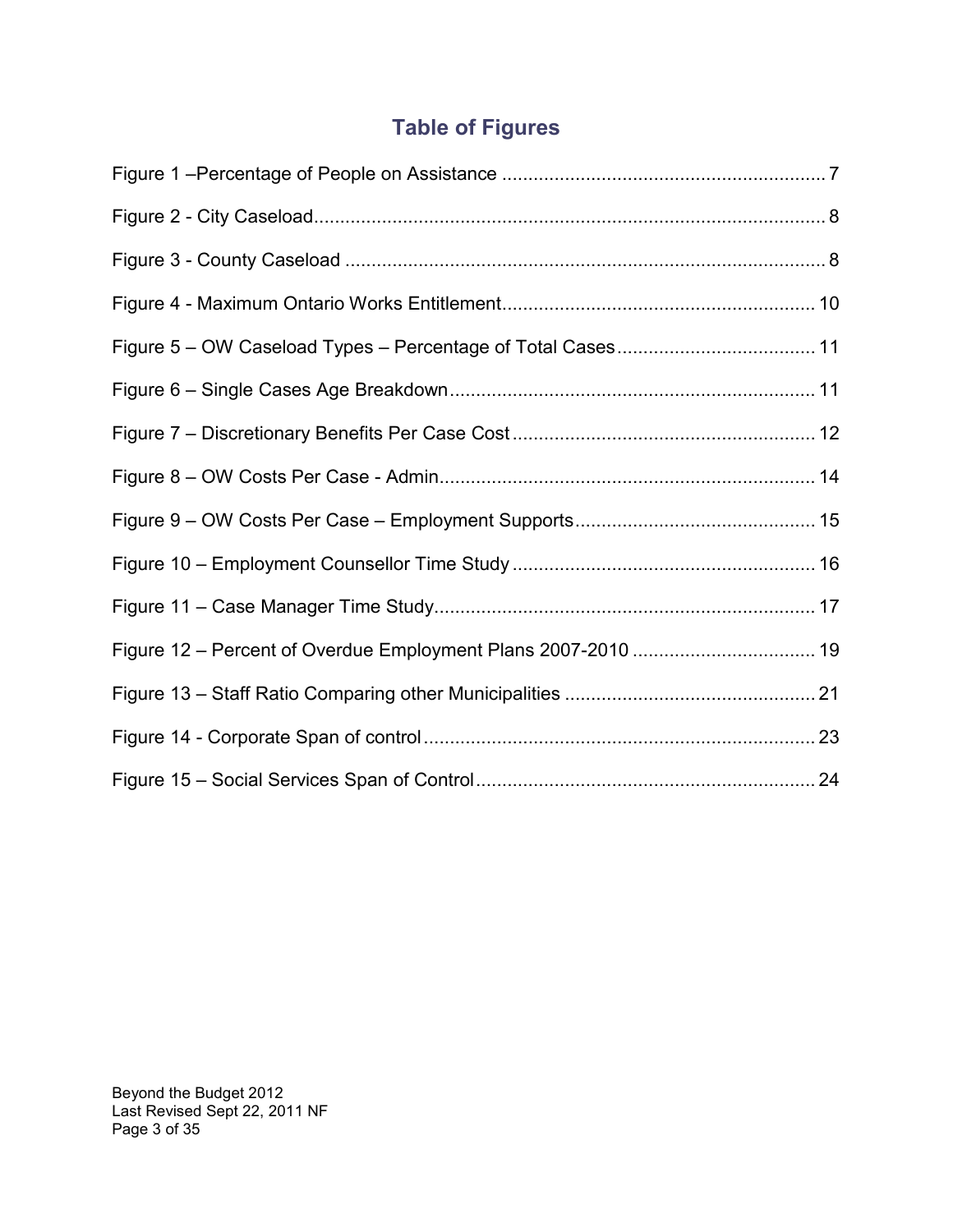#### <span id="page-3-0"></span>**Introduction**

This report was initiated in response to the Joint Services Steering Committee's request for additional information related to the staffing levels required to meet statutory requirements and information about discretionary benefits funeral rates. Both requests have been incorporated within this document in addition to contextual information related to caseloads, administrative costs, benefits, division challenges and recommendations. The recommendations have been developed in keeping with the principles of human services integration and the division's key strategic directions.

The Ontario Works caseload has increased by 27% or 780 cases between 2007 and 2010. Over the same time period one employment counsellor and a temporary supervisor were added to the existing social assistance staff complement which is now 101.676 full time equivalents. The increasing service demand has been managed by allocating internal resources but there have been impacts on the quality of service, legislative compliance and quality control. For the past few years, the provincial government has provided some relief to the increasing service demands by temporarily relaxing some legislative requirements. In addition the province is uploading social assistance benefits and employment costs as well as redesigning the administration funding subsidy, providing relief to the municipal bottom line. All Ontario Works administrative costs are now equally cost shared with the province and there is an additional \$3,290,000 of gross funding that has 50% provincial cost share available.

The continued increase in service demand combined with reducing municipal costs, because of upload, and a beneficial change in the administrative funding formula, provides a unique opportunity to review our communities' needs, service data and best practices. A focus on human services integration also supports streamlined, efficient and effective service. This report is centered on social assistance, specifically the Ontario Works program, because this is the area where new provincial subsidy is available. This report assesses the need for social assistance services in the community, our ability to deliver on the legislative requirements of the programs and some options to address identified gaps.

The province is also reviewing the social assistance programs with an even greater focus on employment strategies, streamlined processes and a new accountability framework. Continued strategic review of our internal programs will support the division to achieve both provincial and municipal priorities. Given the potential for upcoming change, some of the recommendations are temporary in nature pending the results of provincial and internal reviews.

Beyond the Budget 2012 Last Revised Sept 22, 2011 NF Page 4 of 35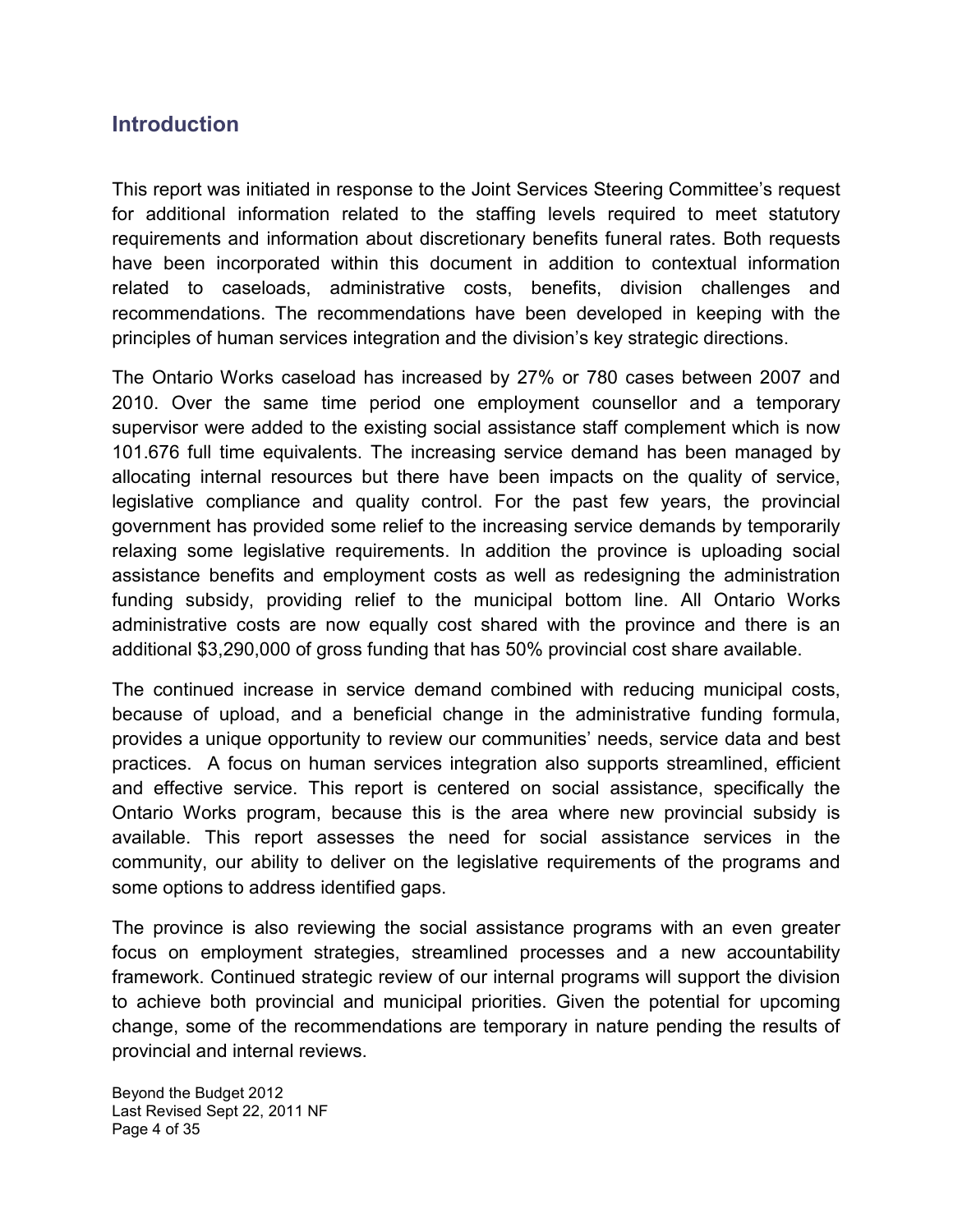Based on the assessment of the division the following staffing and benefit changes are recommended:

- **1. Temporary supervisor to be converted to permanent** to maintain an appropriate span of control within the division.
- **2. Temporary Case Manager (Floater):** One additional staff person to provide OW case management and employment supports to ensure Ontario Works delivery occurs within legislated time frames and performance outcomes.
- **3. Temporary Youth Case Manager**: One additional staff to deal with increasing caseload in the age range between 16 and 24 with a focus on improved educational and employment outcomes.
- **4. Permanent County Outreach Case Manager**: One additional staff due to increased OW caseload in the County over the last three years to provide outreach visits in clients homes or at other suitable public locations. The additional staff will also pilot the concept of a "generic case manager" who delivers OW, employment counselling and children services case management functions for the clients.
- **5. Permanent Employment Counsellor**: Additional staff support to ensure access to timely employment counselling and reviews of participation agreements within legislative time lines.

If all staffing recommendations are approved the gross costs will be \$261,350 with 50% paid by the province and the balance drawn from prior years unspent incentive funding. There is enough money available to fund these positions for 3 years. The recommendation will have no impact of the tax levy in 2012. There will remain \$3,028,650 of unused gross OW administrative funding, of which 50% is available from the province.

In addition to the staffing changes, to continue to meet the existing discretionary benefits policy demands for the forecasted caseload an **increase in discretionary benefits** by \$491,685 (cost shared \$407,115 provincially, \$75,140 City and \$9,430 County) is needed. Caseloads have increased dramatically over the last few years and the discretionary benefits budget has not kept pace with caseload growth. An additional \$130,000 is also being requested to negotiate funeral cost increases. The existing rates have not been changed in 13 years. The funeral rate increase may cost the County up to \$8,653 and the City up to \$36,891 with the balance being paid by the province.

Beyond the Budget 2012 Last Revised Sept 22, 2011 NF Page 5 of 35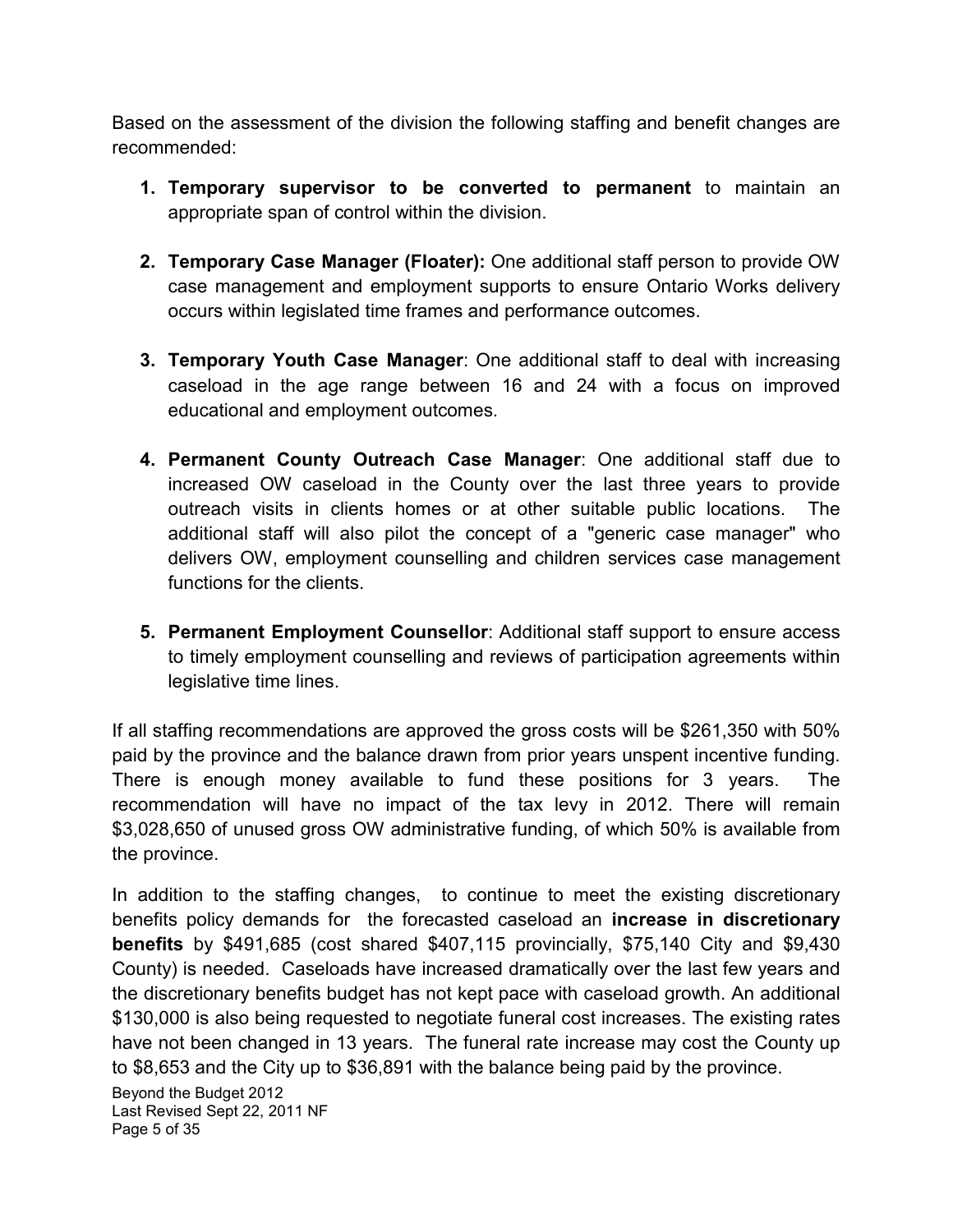#### <span id="page-5-0"></span>**How many people are on assistance?**

In March 2011, 11,493 people in the City and County of Peterborough needed social assistance to meet their basic needs – one of every 11 residents is relying on social assistance for food and shelter. Poverty impacts certain groups more than others. Children, aboriginal residents, people with disabilities and new Canadians are impacted more than other residents  $1$ . The following table illustrates the social assistance requirements in the City and County of Peterborough.

#### **Social Assistance Caseload**<sup>2</sup>  **in Peterborough March 2011**

(Source: Social Assistance Quarterly March 2011 Ontario Works Branch MCSS)

|              | <b>Ontario Disability</b><br><b>Support Program</b> |                    | <b>Ontario Works</b> |             | <b>Total</b> |                    |
|--------------|-----------------------------------------------------|--------------------|----------------------|-------------|--------------|--------------------|
|              | Cases                                               | <b>Individuals</b> | Cases                | Individuals | Cases        | <b>Individuals</b> |
| <b>Total</b> | 3942                                                | 5364               | 3597                 | 6130        | 7.539        | 11,493             |

Peterborough has a higher percentage of people on assistance than other municipalities in this region. For the purposes of this comparison, the total number of beneficiaries on ODSP and OW in December 2010 is compared to the 2006 census population<sup>3</sup>. The following chart shows that 8.5% of the residents of Peterborough rely on social assistance compared to an average 6.9% across the province.

3 Given the differential growth in population across the province over the last five years, using the 2006 population may skew the results slightly. Peterborough has a lower growth rate than other areas of the province and therefore the percentage of residents relying on social assistance may be slightly overstated for Peterborough.

Beyond the Budget 2012 Last Revised Sept 22, 2011 NF Page 6 of 35

<sup>1</sup> 1 Laurie, Nathan "The Cost of Poverty" November 2008. Ontario Association of Food Banks

<sup>2</sup> There are two main sources of caseload data with slightly different levels of detail and definition of caseload. In Ontario Works Branch reports a case refers to a single individual or a family unit on social assistance (e.g., a family on social assistance is counted as one case.) and details can be broken down to include individuals on assistance but cannot be broken down by city or county. The local definition of caseload includes the number of cases that received a payment in a given month and can be broken down by city and county but cannot provide detailed information at the individual level,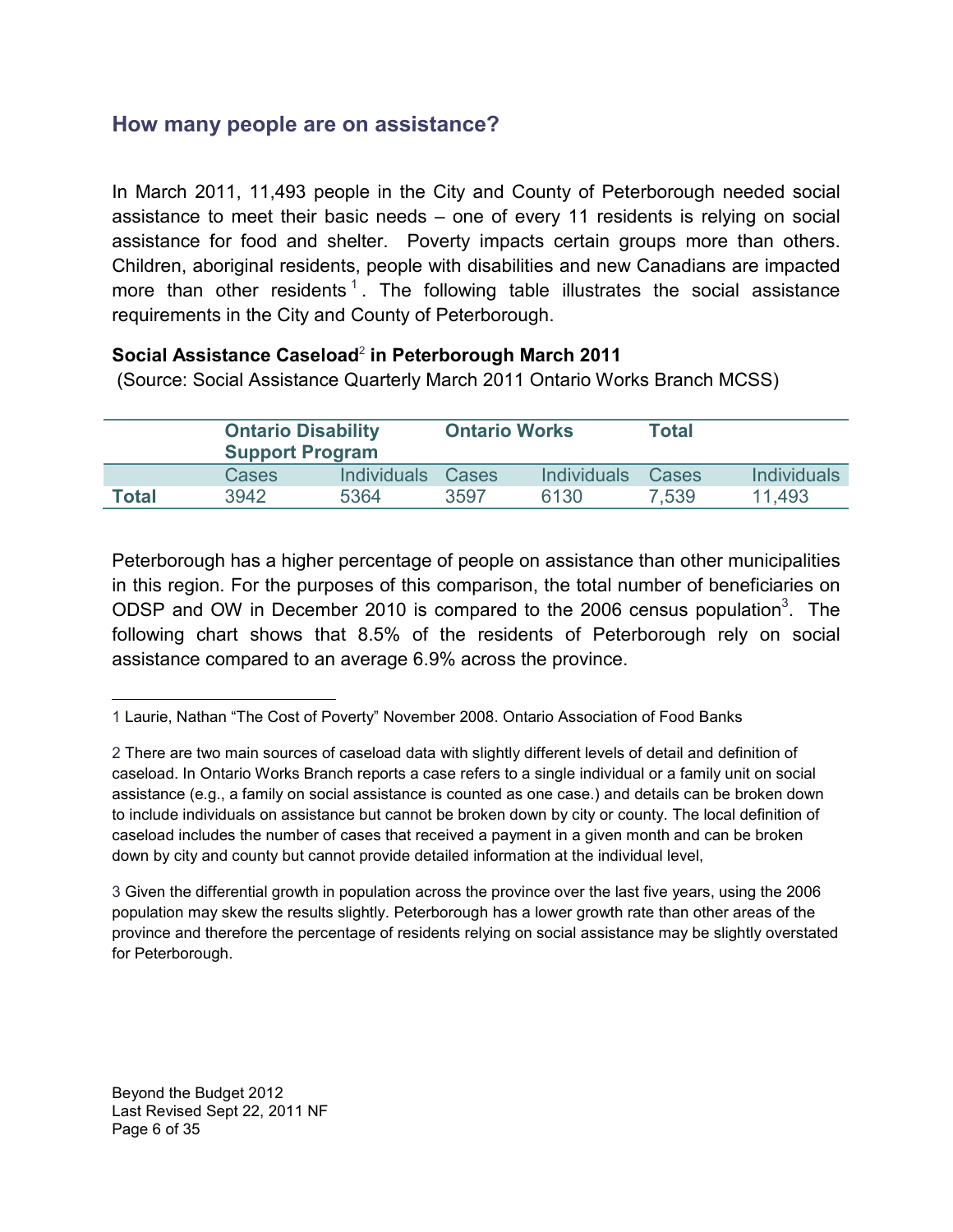<span id="page-6-0"></span>

Higher caseloads require increased resources to provide client service and manage legislative requirements. By placing the right resources at the right time, the goal of the division to reduce the need for social assistance can be achieved.

The Ontario Works caseloads in both the City and the County have not grown as much as anticipated in 2011. Though the unemployment rate remains at around 11% the economy is recovering and the caseload is not continuing to grow at the same rate as estimated. The Policy, Research and Analysis Branch of MCSS states that this recession was unique, because it combined a both financial crisis and an economic down turn at the same time and on a global scale. Policy levels have stimulated the economy resulting in a steeper recovery but manufacturing jobs have been replaced with service sector employment<sup>4</sup>. The recovery has occurred faster than anticipated and therefore caseloads did not increase as much as anticipated this year.

Current trends indicate that caseloads growth may flatten for 2012. The draft 2012 budget forecasts a zero percent caseload growth which though reasonable, will pose some risk for the municipality. In the City a 1% caseload increase costs just over

Policy Research and Analysis

Branch MCSS, November 25, 2010

Beyond the Budget 2012 Last Revised Sept 22, 2011 NF Page 7 of 35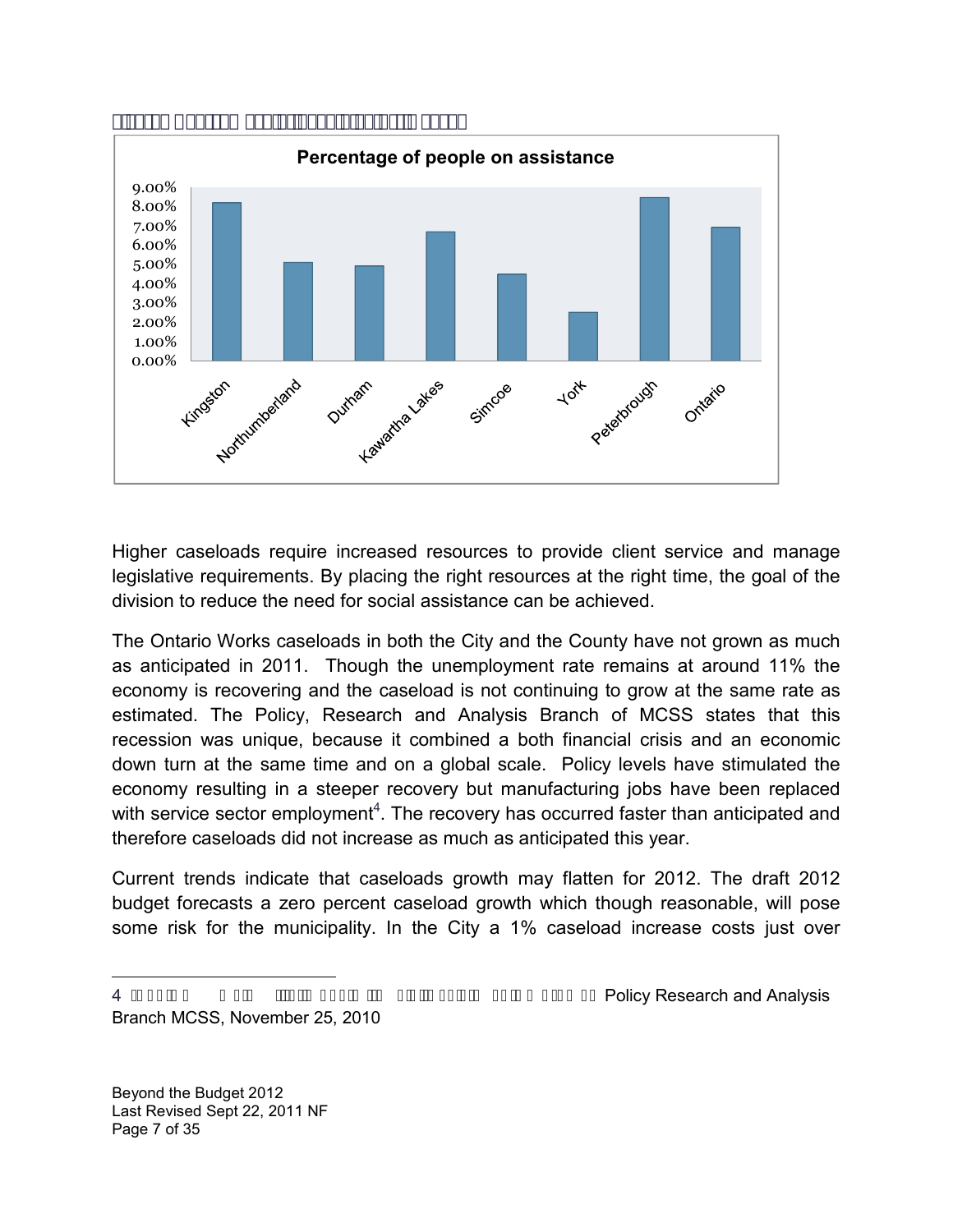

<span id="page-7-0"></span>\$260,000 (gross) per year or \$44,700 municipally. The following charts illustrate the City actual caseload for 2010 and 2011 compared to the proposed 2012 budget forecast.



In the county a 1% caseload increase costs just under \$56,000 (gross) per year or \$9,600 municipally.

Beyond the Budget 2012 Last Revised Sept 22, 2011 NF Page 8 of 35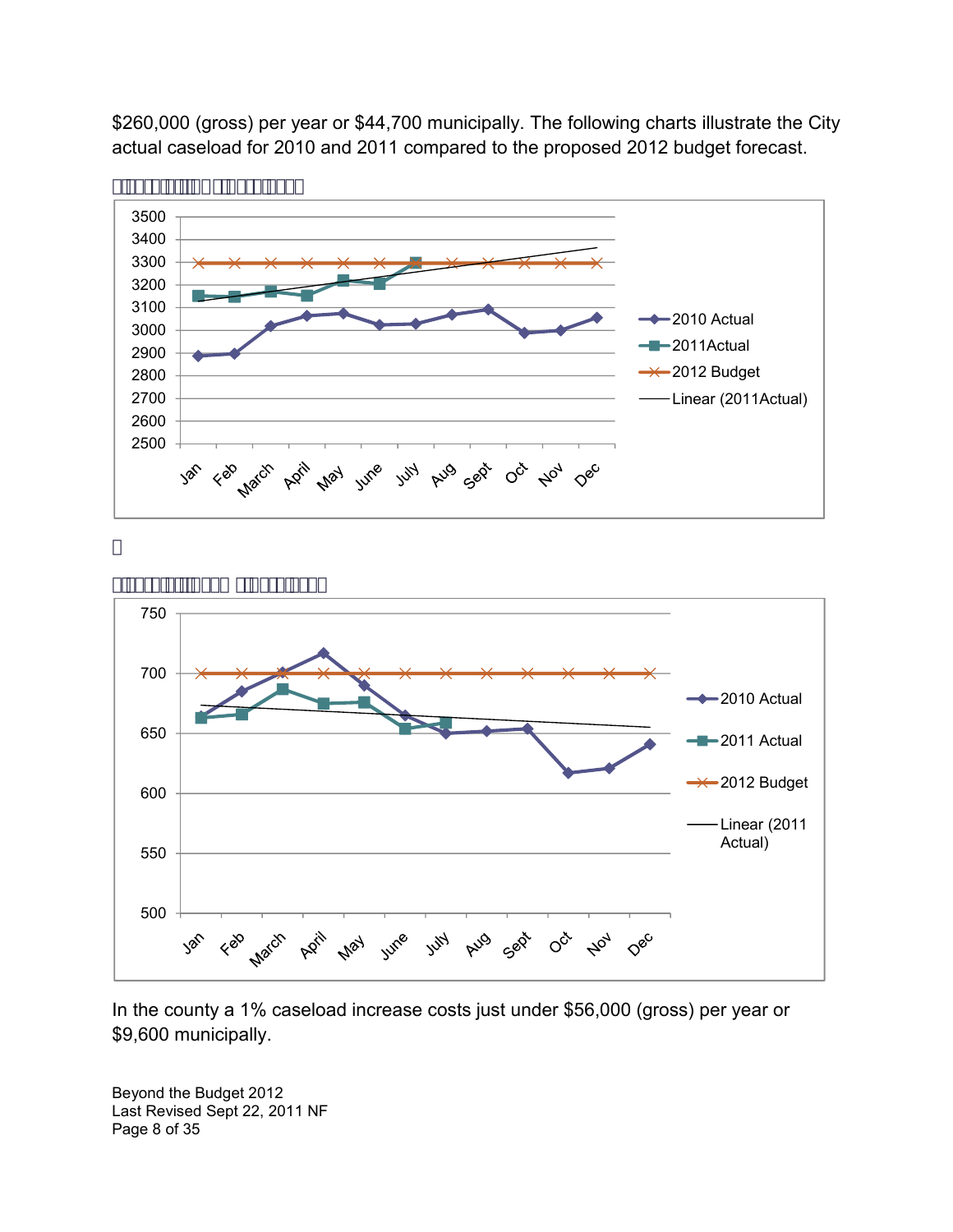Caseload size and the percentage of the population are some of indicators of poverty in the community but they do not tell the whole story. There are many people in Peterborough who live on low incomes but not on social assistance. These people are often struggling to meet their basic needs and are only one pay cheque or an unexpected expense away from being eligible for social assistance. Peterborough has historically had a high percentage of households below the low income cut off (LICO). Based on the last census 12.8% of households were below the LICO (before tax) compared to a provincial average of 9.5%.

Housing is another good indicator of need in the community. The social housing wait list has remained consistent at just over 1500 households waiting for social housing at any given time, over the last 5 years. People are on this wait list because over half of the renters in Peterborough are spending more than 50% of their income on shelter.

The after effects of the recession can also be seen by the increase in demand for financial counselling services at Community Counselling and Resource Centre. This service has increased by 13% over the previous year and served 841 people last year.

Beyond the Budget 2012 Last Revised Sept 22, 2011 NF Page 9 of 35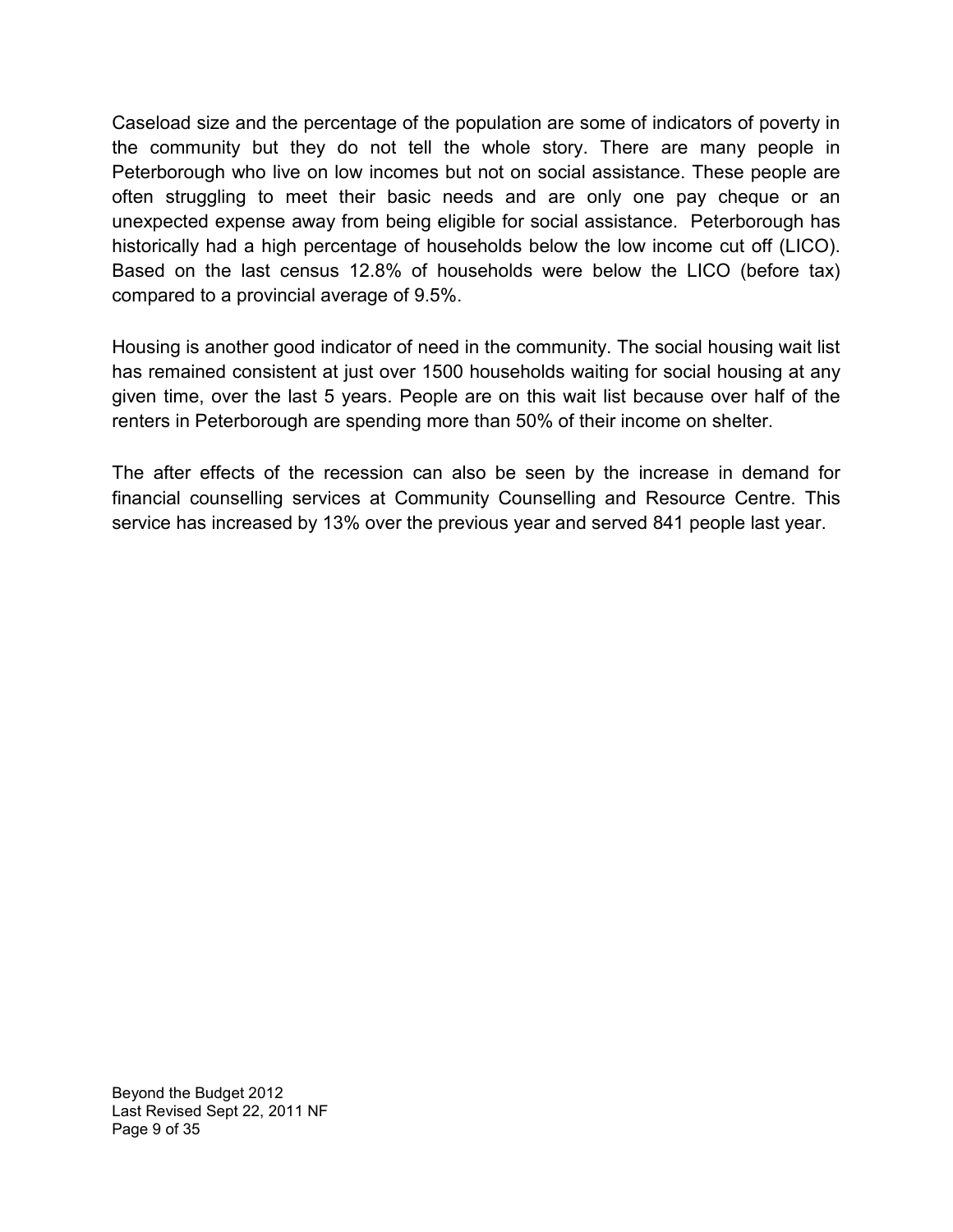# <span id="page-9-0"></span>**Living on Ontario Works**

People living on Ontario Works benefits receive a monthly cheque dependant on their family size, shelter costs and monthly income. Many people living on Ontario Works have a job but are not making enough money to make ends meet. In 2010, 521 people per month on OW had jobs (over 15% of the caseload) and on average they earned \$735/ month<sup>5</sup>. Fifty percent of this earned income is deducted from their social assistance entitlement.

| <b>Family Unit</b>                         | <b>Maximum</b><br><b>Ontario Works</b><br><b>Monthly Rates</b><br>eff Dec 2010 |
|--------------------------------------------|--------------------------------------------------------------------------------|
| Single Adult                               | \$592                                                                          |
| Sole Parent, 1 Child<br>(under 6)          | \$922                                                                          |
| Sole Parent, 2 Children<br>$(1$ under $6)$ | \$971                                                                          |
| Couple<br>No children                      | \$1021                                                                         |
| Couple,<br>(1 Child under 6)               | \$1070                                                                         |

 $\mathbf{l}$ <sup> $\mathbf{m}$ </sup>

 $\overline{a}$ # Source: 2010 MCSS Employment Outcomes Data Report Measure 1A

Beyond the Budget 2012 Last Revised Sept 22, 2011 NF Page 10 of 35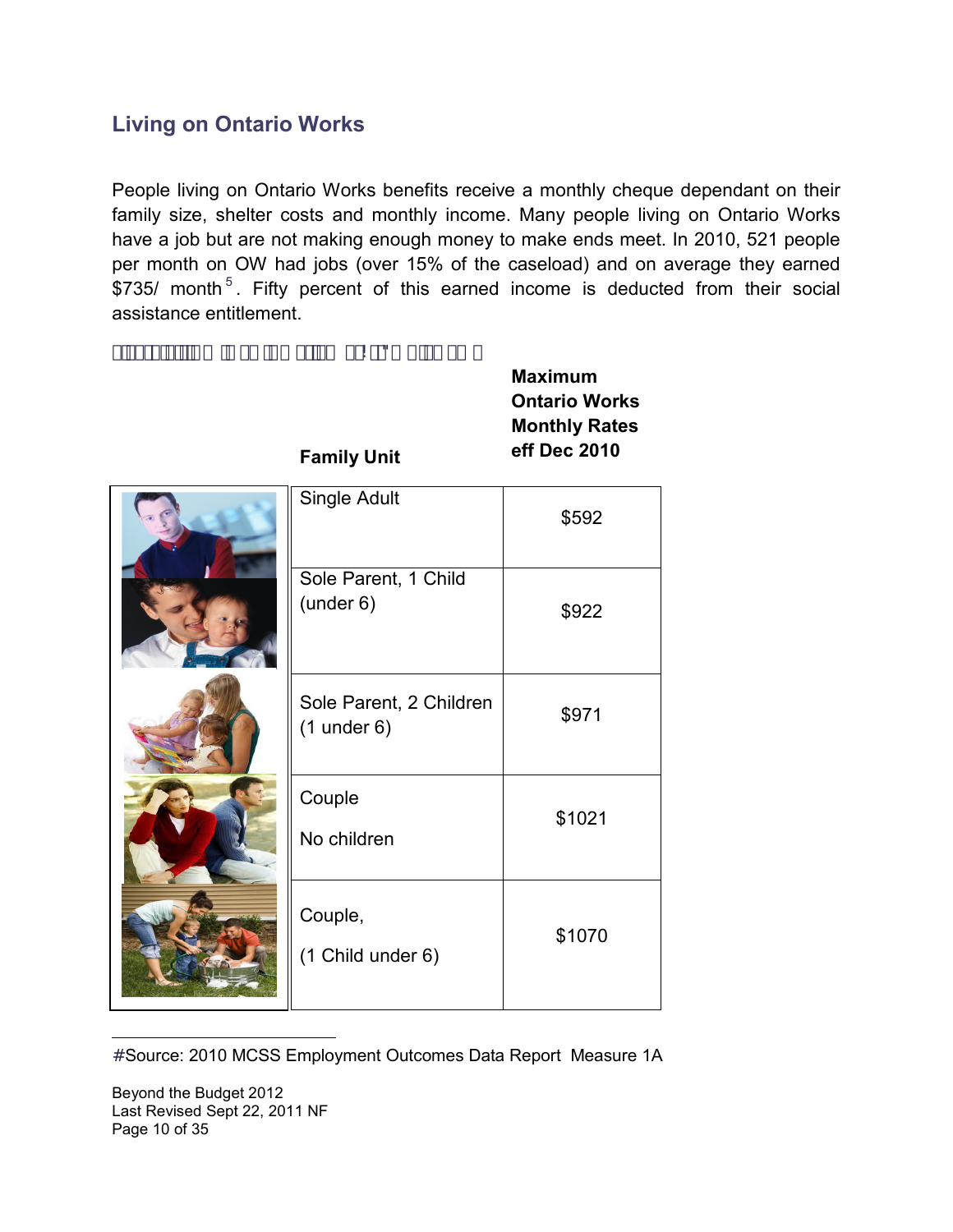Changes in the economy and social assistance rules have changed the composition of the Ontario Works caseload. Provincial strategies aimed at reducing child poverty have provided greater tax based support for children and moved many children off the social assistance rolls. The following chart illustrating the dramatic drop in single parents on assistance but a corresponding increase in singles individual cases. the Ontario Works caseload. Provincial strategies aimed at reducing oprovided greater tax based support for children and moved many chilassistance rolls. The following chart illustrating the dramatic drop in assistance but

<span id="page-10-0"></span>

The single individuals on Ontario Works are younger than the general population. An The single individuals on Ontario Works are younger than the general populatior<br>analysis of the caseload shows that 50% of the caseload is under the age of 30.



Beyond the Budget 2012 Last Revised Sept 22, 2011 NF Page 11 of 35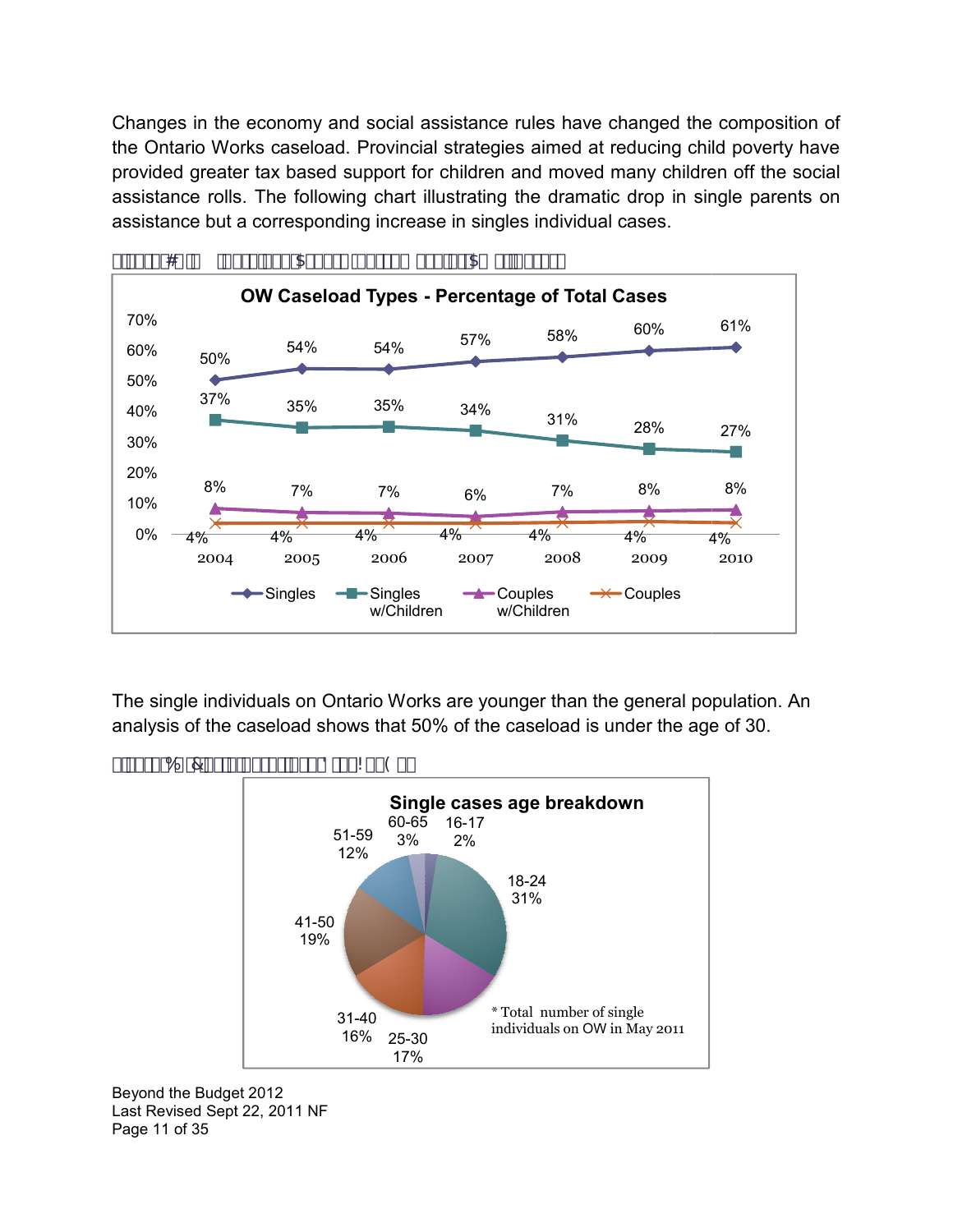## <span id="page-11-0"></span>**Discretionary Benefits**

Beyond the mandatory benefits on social assistance, Peterborough residents may be entitled to discretionary benefits. This benefits policy is established locally within the restrictions of provincial regulations and directives. Discretionary benefits includes services such as dental and vision care for adults, dentures, funeral, some transportation cost and hearing aids.

Historically, discretionary benefits have been cost shared 80% provincially and 20% municipally. This benefit is part of the social assistance costs being uploaded to the province and will be a 100% provincial payment by 2018. Appendix A provides an outline of the anticipated changes in provincial/ municipal cost share over the next 7 years. Currently the municipal council has a key role in shaping the discretionary benefit policy. As these costs are uploaded to the province, there is a risk that the province will want the program to be consistent and there may be less flexibility to address local needs as there will be no municipal cost sharing.

In 2012 an increase is requested in the discretionary benefits budget to meet the existing financial demand given the current policy. The gross cost of the requested increase is \$491,685 and the province will cost share discretionary benefits, contributing \$407,115 with the City and County contributing \$75,140 and \$9,430 respectively. An additional \$130,000 is also being requested to negotiate funeral cost increases. The existing rates have not been changed in 13 years. The funeral rate increase may cost the County up to \$8,653 and the City up to \$36,891 with the balance being paid by the province.

The following chart illustrates the cost per case for discretionary benefits over the last 8 years. Costs were high in 2004 due to the flood and costs rose in 2008 due to a Council approved service enhancement.



Figure 7 – Discretionary Benefits Per Case Cost

Beyond the Budget 2012 Last Revised Sept 22, 2011 NF Page 12 of 35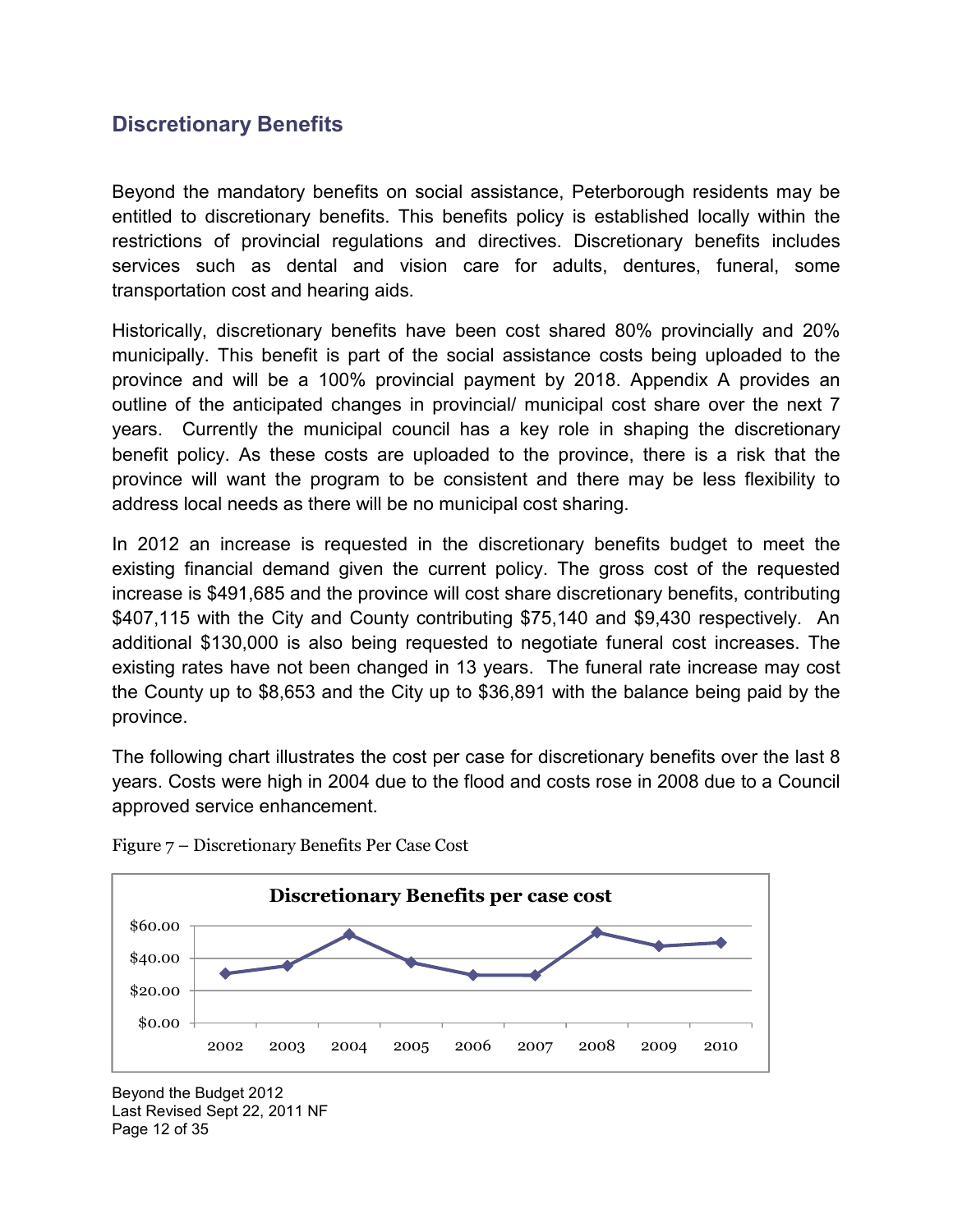# <span id="page-12-0"></span>**The Cost of Getting a Job**

Employment helps to lift people out of poverty. The Social Service Division focus is on supporting people to find and keep stable employment. Despite the recent recession, over the last 5 years 9,197 people on OW have found jobs. In addition, the earnings deducted from social assistance payments average over \$191,000 per month.

| Year                       | 2003 | 2004 | 2005 | 2006 | 2007 | 2008 | 2009 | 2010 |
|----------------------------|------|------|------|------|------|------|------|------|
| <b>Number of 1175 1517</b> |      |      | 1604 | 1658 | 2077 | 2063 | 1617 | 1782 |
| jobs                       |      |      |      |      |      |      |      |      |

There is a cost associated with helping people find jobs. OW supports people to find jobs with individual employment counselling, skills based training, and financial benefits such as bus passes, clothes for interviews and some certification and licensing fees. On average in 2010, it cost only \$992 in additional financial benefits and \$1,100 in staff supports per job secured. These costs increased significantly since 2008 when the recession began. There are fewer jobs available and more competition. More training, supports and time are required to help a person secure employment and less people are successful in securing employment. For comparison, in 2008 it cost \$585 in additional financial benefits and \$931 in people supports per job secured.

The cost of getting a job should be compared to the total cost of a case on social assistance. In 2010 the cost of administration and benefits per case was \$926 per month. Most importantly, a job helps alleviate the cost of poverty borne by families in receipt of social assistance, but it also reduces the demand on social assistance benefits reducing the costs borne by all tax payers.

Beyond the Budget 2012 Last Revised Sept 22, 2011 NF Page 13 of 35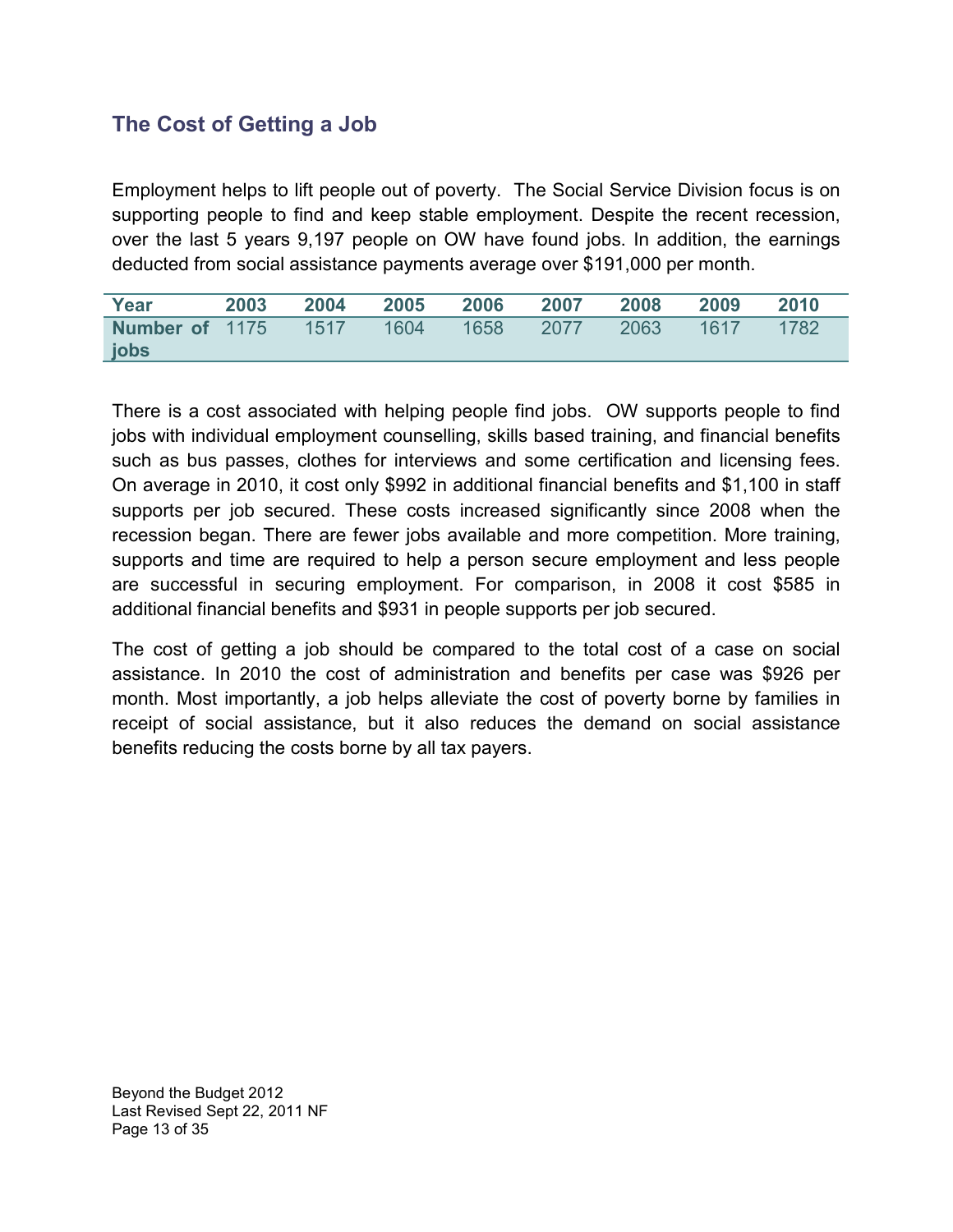### <span id="page-13-0"></span>**The Cost of Ontario Works**

The costs of Ontario Works benefits are regulated by the province and are being gradually uploaded to the province. The current provincial commitments are to fully upload the cost of social assistance benefits by 2018. The municipalities continue to share in the costs for administration and employment supports and therefore the focus for the analysis of Ontario Works costs rests in areas where the municipality can make a difference and will be impacted by change.

The cost per case of administration for the Ontario Works program has declined steadily since 2003 with the exception of a dramatic dip in 2006 following the closure of the Intake Screening Unit. The employment administration costs per case have remained relatively stable because the total funding envelope from the province has remained essentially the same for 7 years. The recent increase in caseload has resulted in a slight decline in the employment cost of administration on a case by case basis.



Beyond the Budget 2012 Last Revised Sept 22, 2011 NF Page 14 of 35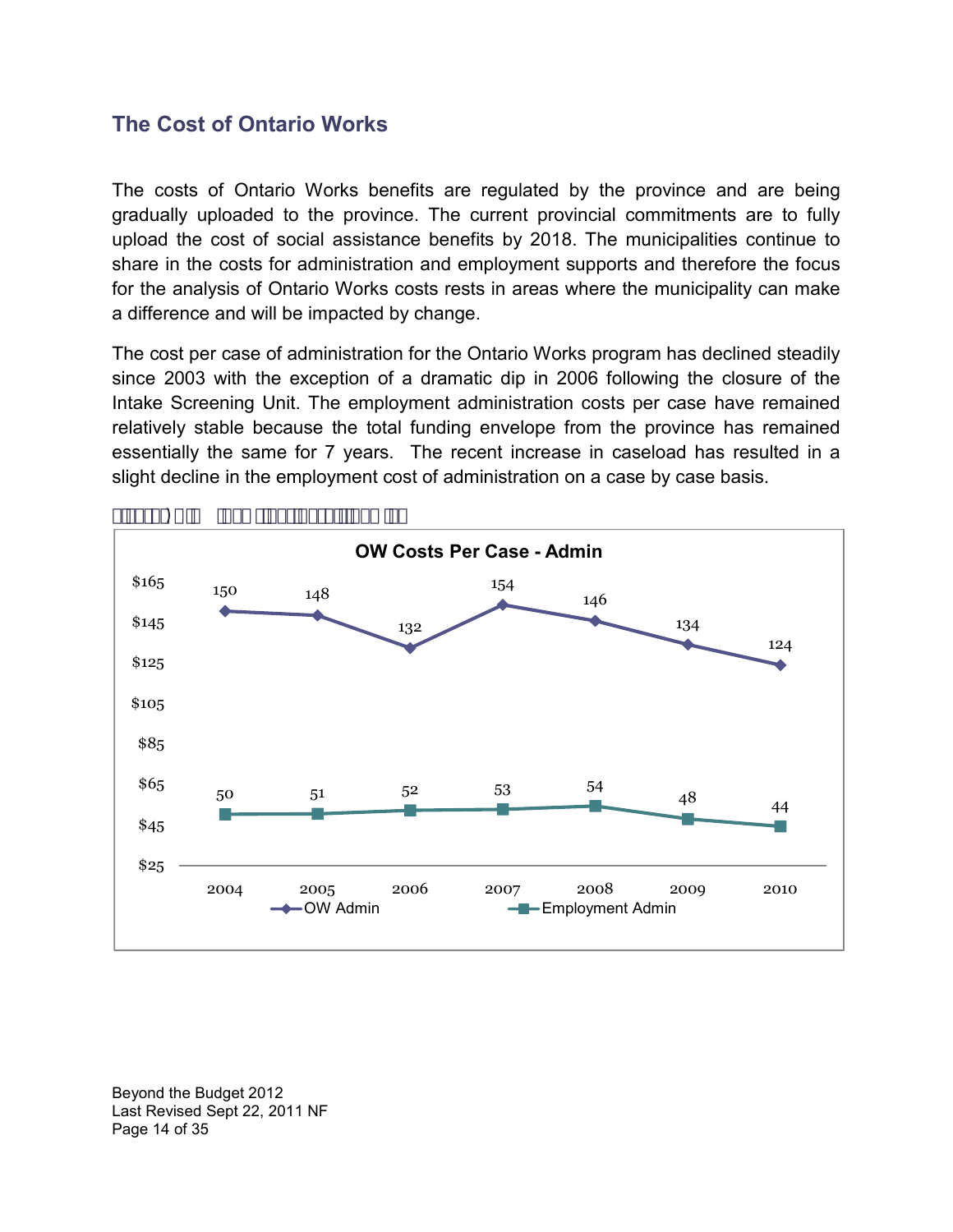<span id="page-14-0"></span>The costs for employment supports include items such as bus passes, interview clothes and books, deposits for training programs, employment assessments, and minor certifications. The variation on cost per case funding in this area is largely dependent on additional provincial funding. When additional funding is available it is directed to the employment supports whenever possible rather than to administration. In 2004 and 2005 additional 100% funding was available as well as in 2007 and 2010.



 "
&

 $\star$ 

Beyond the Budget 2012 Last Revised Sept 22, 2011 NF Page 15 of 35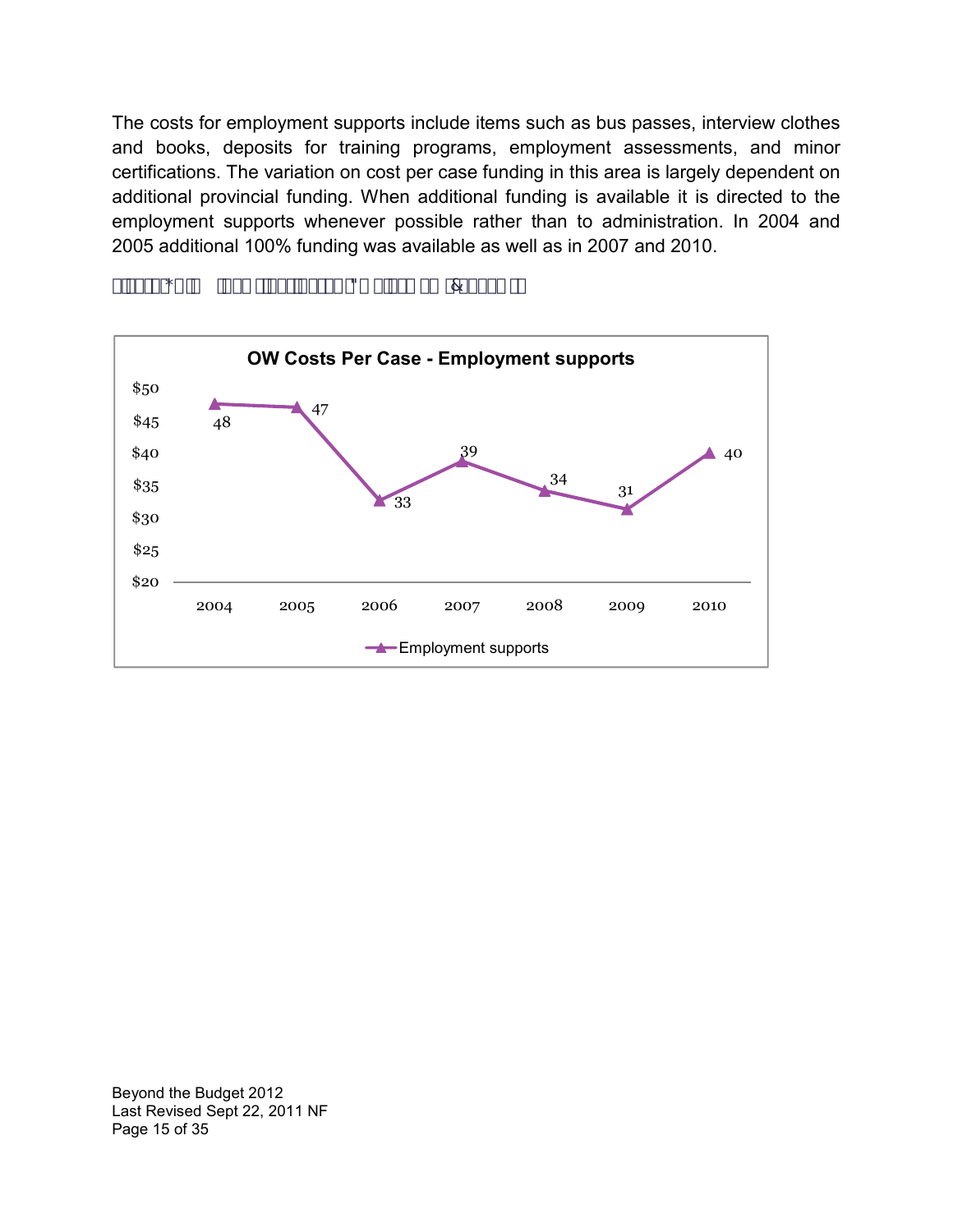$6@$  $>$ 

<span id="page-15-0"></span>># @ "  $\mathbf{H} \, \mathbf{H}$  $\sim 10^{11}$  $"\left( \begin{array}{cc} \end{array}\right)\left( \begin{array}{cc} \end{array}\right)\left( \begin{array}{cc} \end{array}\right) \end{array}$  $+$   $+$  $+$ <sup>'</sup>  $\rightarrow$ 

 $+$   $+$   $+$   $\begin{array}{ccc} & & \mathsf{S} & \mathsf{S} \end{array}$